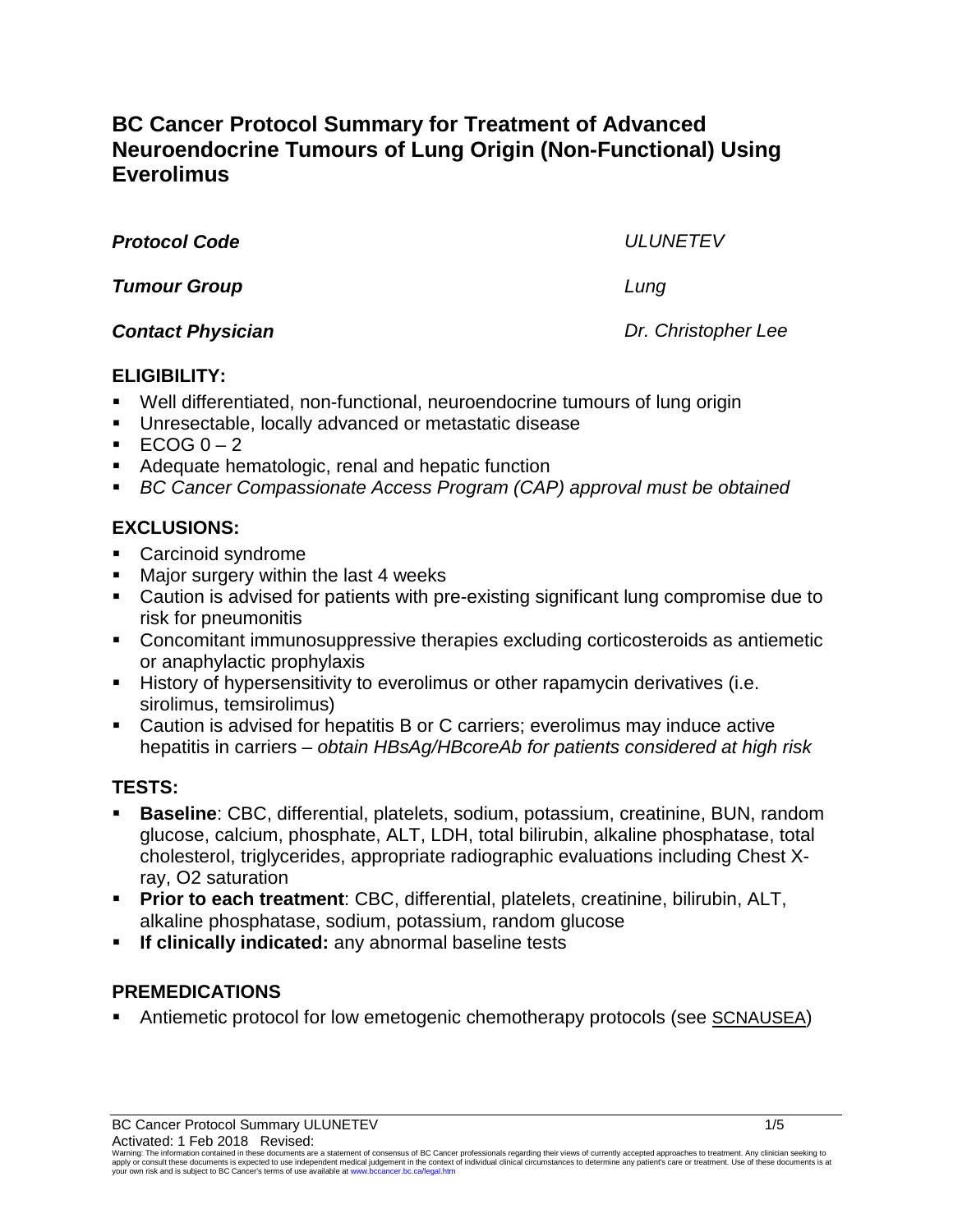### *Stomatitis Prophylaxis*

The following mouthwash has been shown to significantly reduce the incidence of stomatitis and is recommended for all patients starting everolimus treatment

- Dexamethasone mouthwash 0.1 mg/mL (alcohol-free) 10 mL four times a day, swish in mouth for 2 minutes then spit out. Do not eat or drink for 1 hour after using mouthwash
- Start on day 1 of everolimus treatment. Continue for 8 weeks (2 cycles) to a maximum of 16 weeks (4 cycles) at the discretion of the treating oncologist

### **TREATMENT:**

| <b>Drug</b> | <b>Dose</b> | <b>BC Cancer Administration Guideline</b>                       |
|-------------|-------------|-----------------------------------------------------------------|
| everolimus  |             | 10 mg   PO on an empty stomach or after a fat-free meal daily.* |
|             |             | Do not crush or chew tablets.                                   |

\*Note: 4 weeks of treatment comprise 1 cycle

### **DOSE MODIFICATIONS:**

### **Table 1: Dose Modification Levels**

| <b>Agent</b> | <b>Starting Dose</b> | Dose Level -1 | Dose Level -2                                                                        |
|--------------|----------------------|---------------|--------------------------------------------------------------------------------------|
|              |                      |               | everolimus   10 mg PO once daily   5 mg PO once daily   5 mg PO once every other day |

### **1. Hematological**

| ANC $(x10^9/L)$               |     | Platelets $(x109/L)$           | <b>Dose</b>                                                                                                                                                                          |
|-------------------------------|-----|--------------------------------|--------------------------------------------------------------------------------------------------------------------------------------------------------------------------------------|
| greater than or<br>equal to 1 | and | greater than or<br>equal to 75 | 100%                                                                                                                                                                                 |
| less than 1                   | or  | less than 75                   | Hold until ANC greater than or equal to 1<br>and/or PLT greater than or equal to 75<br>If recovery within 10 days restart same<br>dose level; if not, reduce dose by 1 dose<br>level |

Discontinue if tumour progression or if patient with Grade 3-4 toxicities fails to recover to Grade 0-2 within three weeks.

BC Cancer Protocol Summary ULUNETEV 2/5 Activated: 1 Feb 2018 Revised: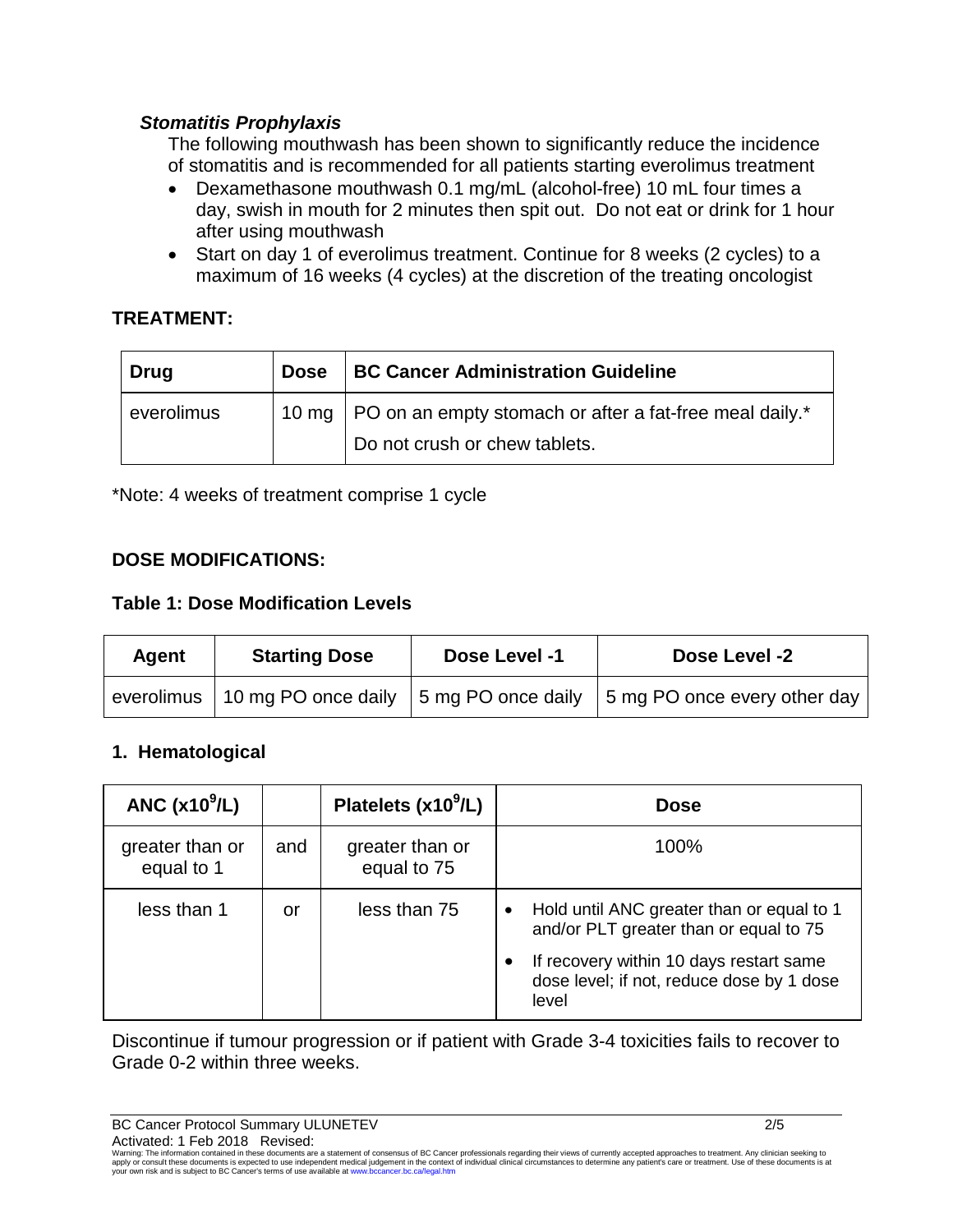### **2. Non-Hematologic:**

Common toxicities reported with everolimus include mucositis, rash, and diarrhea. Supportive medications such as medicated mouth wash, topical steroid cream, and anti-diarrheal agents may allow for continued dosing with or without dose adjustments.

Hyperglycemia resulting from everolimus use should be treated with oral hypoglycemics if persistent. Glucose levels should be monitored closely in diabetic patients.

| <b>Grade of everolimus</b><br>related adverse events | <b>Dose Adjustments</b>                                                                                                                            |
|------------------------------------------------------|----------------------------------------------------------------------------------------------------------------------------------------------------|
| Grade 0-2                                            | 100%<br>Grade 2 adverse events that are persistent and intolerable can<br>result in dose delays or dose reductions to the next lower dose<br>level |
| Grade 3-4                                            | • Hold therapy until recovery to grade 0-2<br>If recovery within 3 weeks, dose reduce by one dose level for<br>subsequent treatment.               |

### **3. Everolimus induced pneumonitis:**

| <b>Grade of everolimus</b><br>related pneumonitis                                   | <b>Dose Adjustments</b>                                                                                                                                                                                                                                                                                                                                                                                                                 |
|-------------------------------------------------------------------------------------|-----------------------------------------------------------------------------------------------------------------------------------------------------------------------------------------------------------------------------------------------------------------------------------------------------------------------------------------------------------------------------------------------------------------------------------------|
| Grade 1<br>(Asymptomatic,<br>radiographic changes only)                             | Establish absence of symptoms<br>$\bullet$<br>Continue treatment with close observation for<br>development of symptoms and repeat chest CT/CXR<br>Exceptions to be considered e.g. underlying ILD<br>$\bullet$                                                                                                                                                                                                                          |
| Grade 2<br>(Symptomatic; not<br>interfering with the activities<br>of daily living) | Rule out infection or co-existing infection<br>$\bullet$<br><b>Consider referral to Respirology</b><br>Consider short course of prednisone 20 mg/day for 10-<br>14 days<br>Treatment break for 4-14 days<br>$\bullet$<br>If improved to grade less than or equal to 1 within 2<br>$\bullet$<br>weeks restart treatment<br>If it is a second occurrence, treat as above and restart<br>at one dose level lower or discontinue everolimus |

Warning: The information contained in these documents are a statement of consensus of BC Cancer professionals regarding their views of currently accepted approaches to treatment. Any clinician seeking to<br>apply or consult t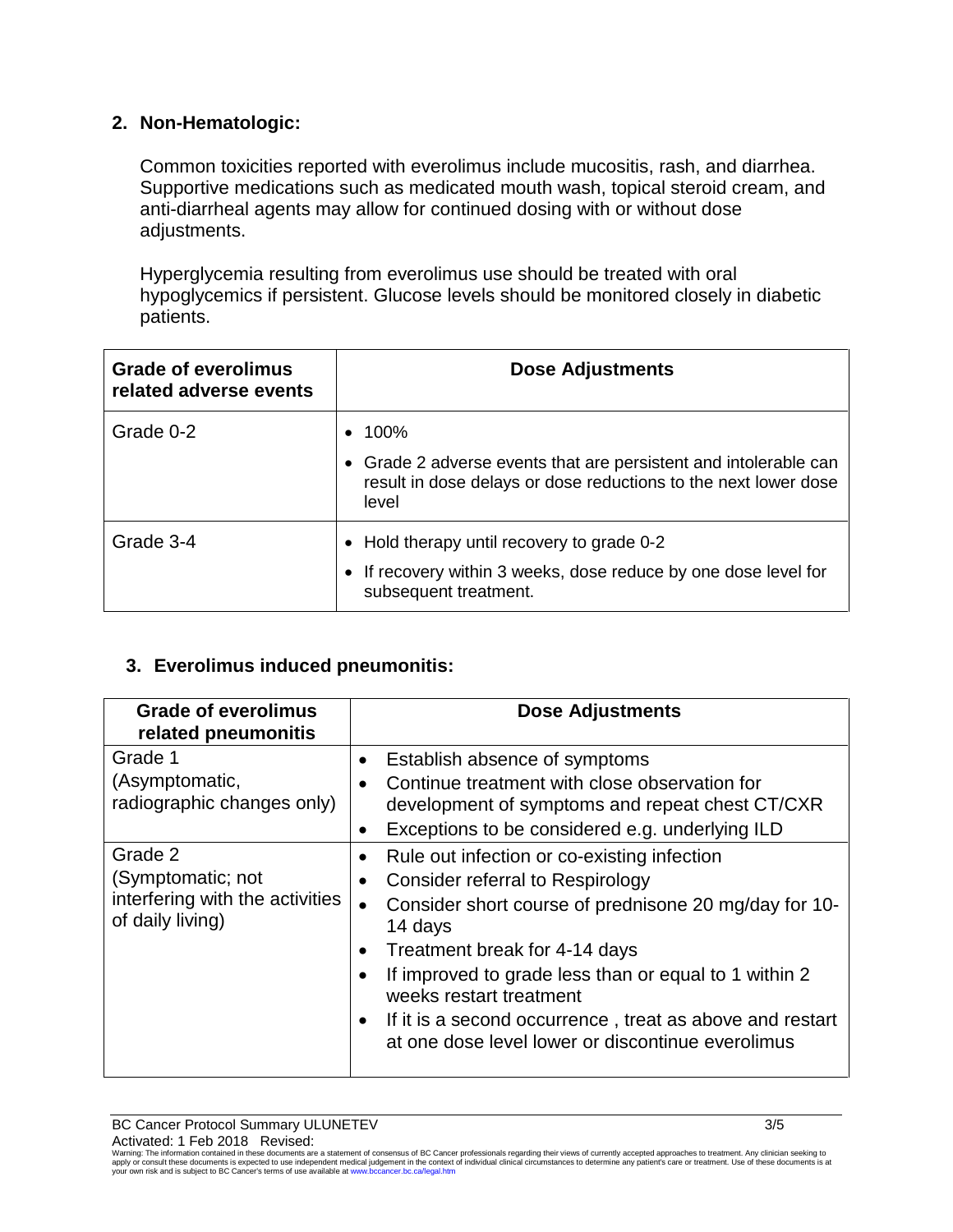| <b>Grade of everolimus</b><br>related pneumonitis                                                 | <b>Dose Adjustments</b>                                                                                                                                                                                                                                                                                                                                                                                                                                                                                                                                                            |
|---------------------------------------------------------------------------------------------------|------------------------------------------------------------------------------------------------------------------------------------------------------------------------------------------------------------------------------------------------------------------------------------------------------------------------------------------------------------------------------------------------------------------------------------------------------------------------------------------------------------------------------------------------------------------------------------|
| Grade 3<br>(Symptomatic; interfering<br>with the activities of daily<br>living; oxygen indicated) | Stop everolimus until resolution to grade 0 or 1<br>$\bullet$<br>Rule out infection or co-existing infection<br>$\bullet$<br>Refer to Respirology<br>$\bullet$<br>High-dose prednisone (greater than1 mg/kg/day) if<br>$\bullet$<br>impending respiratory failure<br>Lower prednisone dose may be adequate for less<br>severe cases<br>Consider permanent discontinuation of everolimus.<br>$\bullet$<br>If clinical benefit is being observed on therapy, it may<br>$\bullet$<br>be resumed at a reduced dose with caution and close<br>monitoring at the clinician's discretion. |
| Grade 4                                                                                           | All of the above<br>Ventilator therapy<br><b>Termination of treatment</b>                                                                                                                                                                                                                                                                                                                                                                                                                                                                                                          |

### **4. Hepatic impairment:**

| Degree of impairment    | Dose (PO daily)*                                            |
|-------------------------|-------------------------------------------------------------|
| Mild (Child-Pugh A)     | $7.5 \text{ mg}$<br>Decrease to 5 mg if not tolerated       |
| Moderate (Child-Pugh B) | 5 <sub>mg</sub><br>Decrease to 2.5mg if not tolerated       |
| Severe (Child-Pugh C)   | Max 2.5mg<br>(If the potential benefit outweighs the risk.) |

\*Note: Alternately a universal 50% dose reduction has been used in mild to moderate hepatic failure

## **PRECAUTIONS:**

- 1. **Neutropenia**: Fever or other evidence of infection must be assessed promptly and treated aggressively. Refer to BC Cancer Febrile Neutropenia Guidelines.
- 2. **Hypersensitivity**: For reactions with everolimus refer to BC Cancer [Hypersensitivity](http://www.bccancer.bc.ca/HPI/DrugDatabase/Appendices/Appendix2/AcuteHypersensitivityReactiontoChemotherapeuticAgentsPolicyIV10.htm)  [Guidelines.](http://www.bccancer.bc.ca/HPI/DrugDatabase/Appendices/Appendix2/AcuteHypersensitivityReactiontoChemotherapeuticAgentsPolicyIV10.htm)
- 3. **Drug Interactions:** Everolimus is predominantly metabolized and excreted through cytochrome P450 3A4 in the liver. Potential drug interactions with cytochrome P4503A4 interacting agents must be considered. (see also: http://medicine.iupui.edu/flockhart/table.htm)

BC Cancer Protocol Summary ULUNETEV 4/5 Activated: 1 Feb 2018 Revised:

Warning: The information contained in these documents are a statement of consensus of BC Cancer professionals regarding their views of currently accepted approaches to treatment. Any clinician seeking to<br>apply or consult t